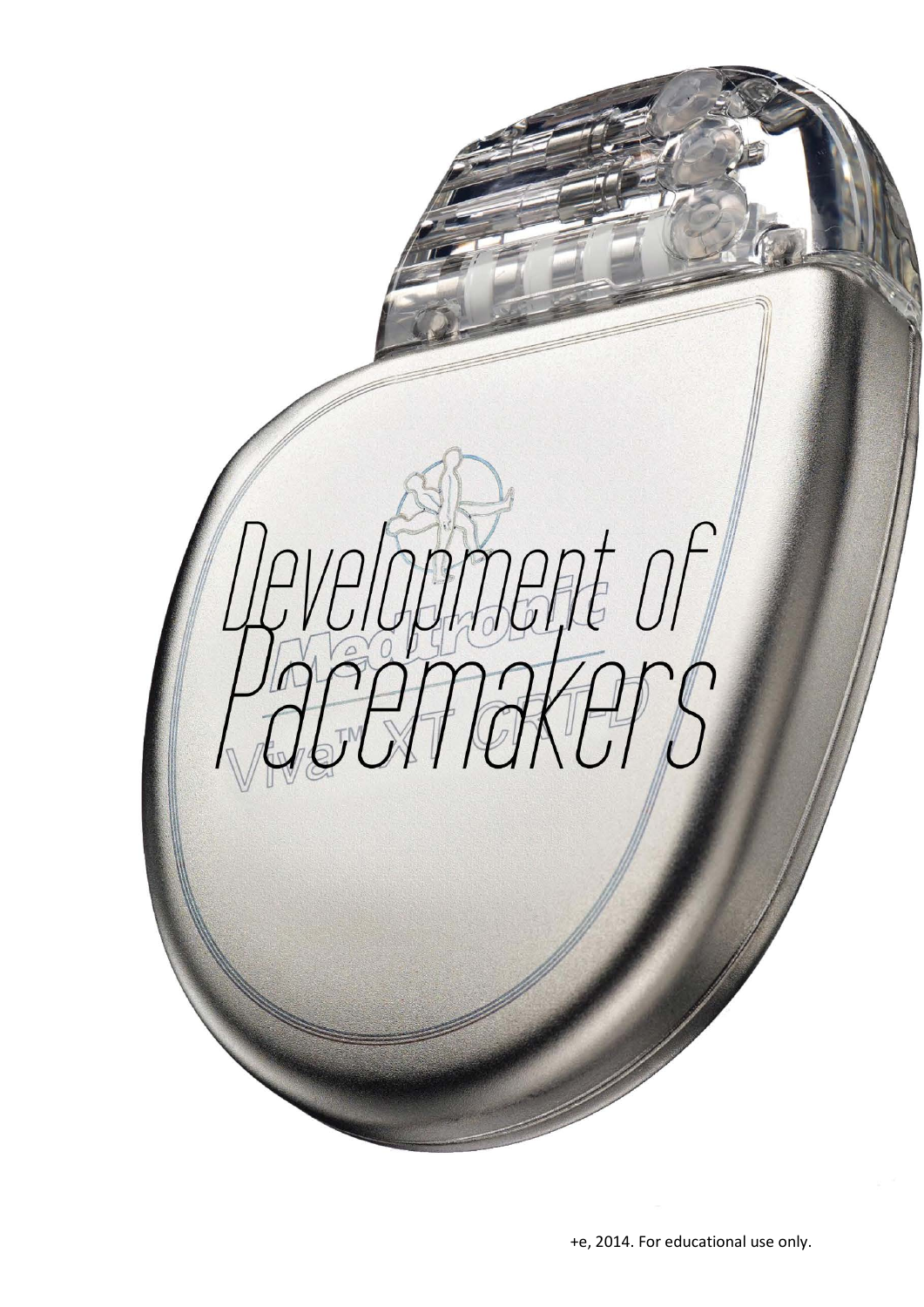# Development of Pacemakers

# History of heart pacemakers

The origins of electric-stimulation of cells began during the early  $18<sup>th</sup>$  century, with the application of electrodes on animals to "resuscitate the dead."

## Obstacles:

When pacemakers were developed, the high voltages supplied were a concern in causing shock to patients (Jeffrey, 2003). Pacemakers that were faulty due to the corrosive and damp conditions of where it was placed were also a concern (Jeffrey, 2003). The battery of pacemakers lasted only a few hours and had to be improved (Allan, 2003). Furthermore, before the advent of silicone; pacemakers were large and bulky, impractical for day-to-day use (Marcus, 2011).

## Names and times:

In 1916 Mark Lidham, an Australian scientist, was the first to develop and use a cardiac pacemaker to resuscitate a stillborn (Nick, 2011) (Mellor, 2008), with the stimulation allowing the baby to resume living (Jeffrey, 2003). An "artificial pacemaker" used to resuscitate victims of shock and hypothermia was completed in 1932 by American Alfred S. Hyman (Prutchi & Norris, 2005). In 1951, John Hopps developed the first external artificial pacemaker (Finnigan & Westlind, 2009). The development of silicone transistors formed the catalyst on the development of the first internal pacemaker in 1958 by Swedish physician Ake Senning and Rune Elmqvist (Prutchi, 2012), used on Arne Larsson, the first successful patient of the implantable pacemaker (Altman, 1998) (Altman, 2002).

#### Improvements:

Silicone proved a pivotal improvement from Lidham's contraption and the integration of titanium into pacemakers (Jeffrey, 2003), pacemakers were compacted, and the silicone helped waterproof the pacemakers and keep it rust-free (Jeffrey, 2003). The battery life of implantable pacemakers was also improved, from being functional a few hours to years, with the patenting of pacemakers and invention of lithium batteries by Wilson Greatbach (Kelly, 2011) (The Lemelson-MIT Program, 1997). The patent was licensed to Medtronic (Daily Mail Reporter, 2011), which continues to make and improve modern pacemakers.



*Figure 1 A diagram of how the pacemaker connects to the heart*

## The pacemaker

## How it works and what it is made of:

Pacemakers work on the principal that electrical pulses, in which the heart responds to by expanding or contracting, respectively, can stimulate the sinusoidal or atrioventricular nodes (Better Health Channel, 2012) which act upon the right atrium and right ventricle, respectively (Cleveland Clinic, 2010). With aid of an electric circuit, a pacemaker generates and sends its own electrical pulse (Mayo Clinic Staff, 2013), to stimulate a heartbeat.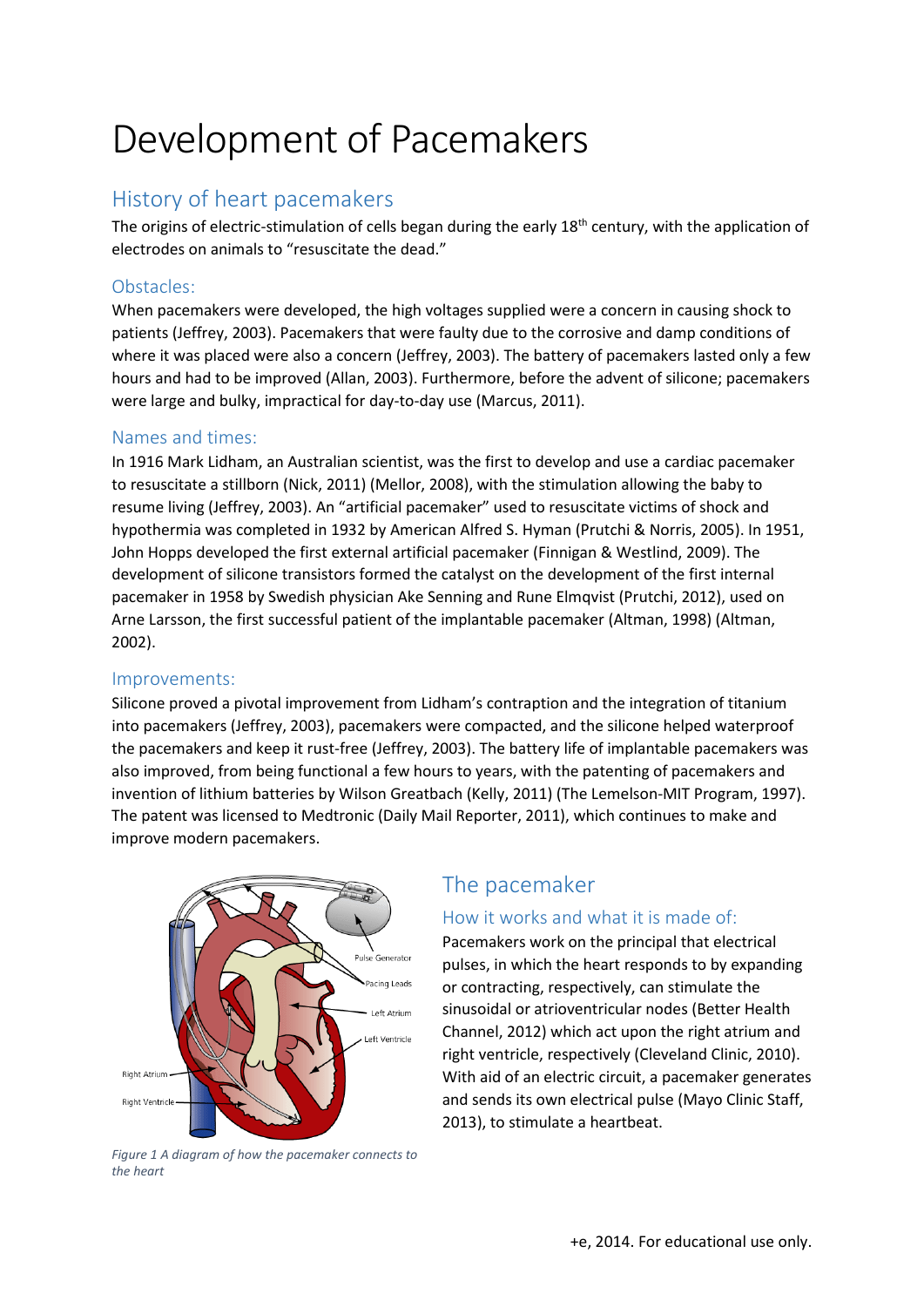An implant pacemaker is planted around the areas of the collarbone, chest, or abdomen (Jeffrey, 2003), below the skin (Better Health Channel, 2012).

Modern pacemakers are made with silicone, to protect the pacemaker's internals (its battery and circuit) from the wet and corrosive environment of the body (Jeffrey, 2003). Thin "hair-like" pacing lead serves as a link from the pacemaker to the heart's nodes, to both conduct the electricity from the pacemaker and to stimulate the SN and AV nodes. This pacing lead is typically placed alongside a vein and is required to be flexible. Corrosion-free lithium batteries are used to power the pacemaker (The Lemelson-MIT Program, 1997).

# The types of pacemakers:

## Single chamber

Single chamber pacemakers only send electrical pulses to one of the ventricles of the heart being either the right atrium or right ventricle. This pacemaker is used if the sinusoidal node is too slow or is delayed but both nodes remain functional. (Ehrman, et al., 2013)

## Dual chamber

Double chamber pacemakers has a lead in the atrium and a lead in the ventricle which enables it to send a coordinated pulse to both your right atrium and your right ventricle, to fully stimulate the beating function of a heart (Gertsch, 2003). This type of pacemaker is used when the heart fails to beat in sync when a sinusoidal or atrioventricular block occurs (Chow & Buxton, 2008).

## Rate responsive

Rate responsive pacemakers are able to receive, analyse, and respond to the body's sensors, to attempts to mimic the native heart rate (Kenny, 2011). This is done by incorporating a sensor system to either the pacemaker or its lead, to measure body motion, the body's pH levels and other factors that typically influence the heart rate. Rate responsive pacemakers can be integrated as part of both single and dual chamber pacemakers (Serdijn & Haddad, 2009).

## Notes:

The question in the assessment sheet was ambiguous; the heart has a natural pacemaker and hence cannot be invented. Furthermore, there is a distinct difference between pacemakers and implantable pacemakers; I will be covering the both development of pacemakers and implantable pacemakers.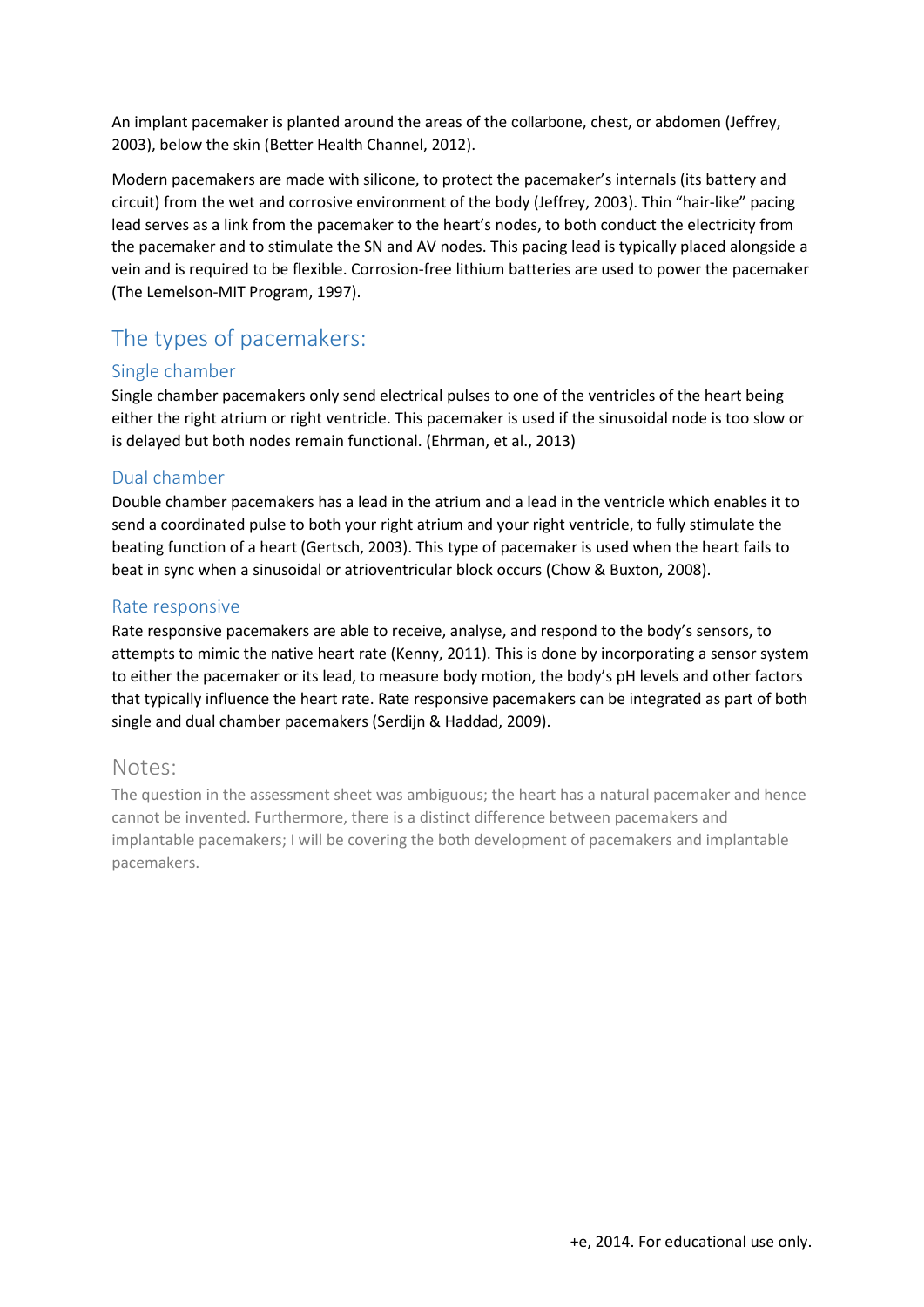## References

Allan, R., 2003. *A Short History Of The Pacemaker.* [Online] Available at: http://electronicdesign.com/components/short-history-pacemaker [Accessed 31 January 2014].

Altman, L. K., 1998. *After 40 Years, Pacemakers Are Smarter and Safer.* [Online] Available at: http://partners.nytimes.com/library/national/science/102798sci-health-pace.html [Accessed 31 January 2014].

Altman, L. K., 2002. *Arne H. W. Larsson, 86; Had First Internal Pacemaker.* [Online] Available at: http://www.nytimes.com/2002/01/18/world/arne-h-w-larsson-86-had-first-internalpacemaker.html [Accessed 31 January 2014].

Better Health Channel, 2012. *Artificial cardiac pacemakers.* [Online] Available at: http://www.betterhealth.vic.gov.au/bhcv2/bhcarticles.nsf/pages/Artificial\_cardiac\_pacemakers [Accessed 31 January 2014].

Chow, A. W. C. & Buxton, A. E., 2008. *Implantable Cardiac Pacemakers and Defibrillators: All You Wanted to Know.* s.l.:John Wiley & Sons.

Cleveland Clinic, 2010. *Pacemaker Implant.* [Online] Available at: http://my.clevelandclinic.org/heart/services/procedures/pacemaker.aspx [Accessed 31 January 2014].

Daily Mail Reporter, 2011. *An engineer with heart: Wilson Greatbatch, the 'humble tinkerer' who invented the pacemaker, dies at 92.* [Online] Available at: http://www.dailymail.co.uk/news/article-2042741/Wilson-Greatbatch-humbletinkerer-invented-pacemaker-dies-92.html [Accessed 31 January 2014].

Ehrman, J. K., Gordon, P. M., Visich, P. S. & Keteyian, S. J., 2013. *Clinical Exercise Physiology.*  s.l.:Human Kinetics.

Finnigan, P. & Westlind, P., 2009. *IEEE Honours Development of Pacemaker in Toronto.* [Online] Available at: http://toronto.ieee.ca/pacemaker/CRxx\_Pacemaker\_Milestone.pdf [Accessed 31 January 2014].

Gertsch, M., 2003. *The ECG: A Two-Step Approach to Diagnosis.* s.l.:Springer.

Jeffrey, K., 2003. ''ALL OF A SUDDEN IT STARTED TO PUMP''. In: *Machines in Our Hearts: The Cardiac Pacemaker, the Implantable Defibrillator.* s.l.:JHU Press, pp. 75-78.

Jeffrey, K., 2003. CRITICAL PROBLEMS: ENCAPSULATION AND A PACING LEAD. In: *Machines in Our Hearts: The Cardiac Pacemaker, the Implantable Defibrillator.* s.l.:JHU Press, pp. 100-103.

Jeffrey, K., 2003. PACING GOES NUCLEAR. In: *Machines in Our Hearts: The Cardiac Pacemaker, the Implantable Defibrillator.* s.l.:JHU Press, pp. 115-117.

Jeffrey, K., 2003. PAUL ZOLL AND THE FIRST CYCLE OF INNOVATION IN PACING. In: *Machines in Our Hearts: The Cardiac Pacemaker, the Implantable Defibrillator, and American Health Care.* s.l.:JHU Press, pp. 54-56.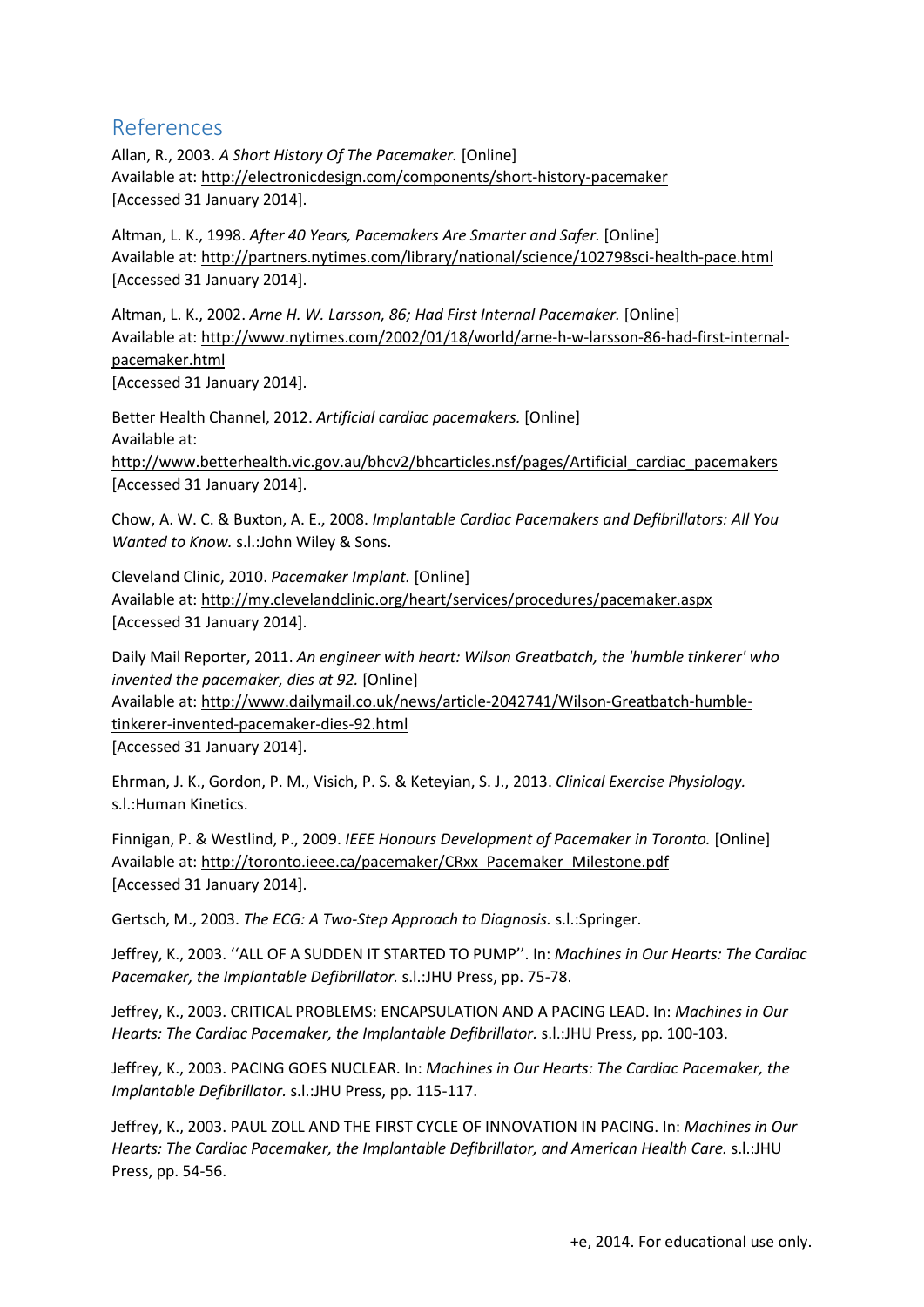Jeffrey, K., 2003. THE DIFFUSION OF TRANSVENOUS PACING. In: *Machines in Our Hearts: The Cardiac Pacemaker, the Implantable Defibrillator.* s.l.:JHU Press, pp. 121-124.

Jeffrey, K., 2003. THE FIRST INVENTION OF CARDIAC PACING. In: *Machines in Our Hearts: The Cardiac Pacemaker, the Implantable Defibrillator, and American Health Care.* s.l.:JHU Press, pp. 27-35.

K., 2011. *Wilson Greatbatch, The Man Who Accidentally Invented The Pacemaker, Has Died.* [Online] Available at: http://gizmodo.com/5844558/wilson-greatbatch-the-man-who-accidentally-inventedthe-pacemaker-has-died

[Accessed 31 January 2014].

Kenny, T., 2011. *The Nuts and Bolts of Cardiac Pacing.* s.l.:John Wiley & Sons.

Marcus, W., 2011. *Wilson Greatbatch: Inventor of the implantable cardiac pacemaker.* [Online] Available at: http://www.independent.co.uk/news/obituaries/wilson-greatbatch-inventor-of-theimplantable-cardiac-pacemaker-2363206.html

[Accessed 31 January 2014].

Mayo Clinic Staff, 2013. *Why it's done.* [Online] Available at: http://www.mayoclinic.org/tests-procedures/pacemaker/basics/why-its-done/PRC-20014279

[Accessed 31 January 2014].

Mellor, L., 2008. *Lidwill, Mark C,* Sydney: Faculty of Medicine Online Museum and Archive, University of Sydney.

Nick, B., 2011. *Australia's Top 10 Inventions: The Artificial Pacemaker.* [Online] Available at: http://www.gizmodo.com.au/2011/01/australias-top-10-inventions-the-artificialpacemaker/ [Accessed 31 January 2014].

Prutchi, D., 2012. *Elema-Schoenander and the Very First Human Implants of a Pacemaker in Sweden (1958) and Uruguay (1960).* [Online] Available at: http://www.implantable-device.com/2012/01/23/elema-schoenander-and-the-veryfirst-human-implants-of-a-pacemaker-in-sweden-1958-and-uruguay-1960/

[Accessed 31 January 2013].

Prutchi, D. & Norris, M., 2005. The First Pacemakers. In: *Design and Development of Medical Electronic Instrumentation: A Practical Perspective of the Design, Construction, and Test of Medical Devices.* s.l.:John Wiley & Sons, p. 372.

Serdijn, W. & Haddad, S. A. P., 2009. Rate-responsive pacemaker. In: *Ultra Low-Power Biomedical Signal Processing: An Analog Wavelet Filter Approach for Pacemakers.* s.l.:Springer, p. 26.

The Lemelson-MIT Program, 1997. *The implantable cardiac pacemaker.* [Online] Available at: http://web.mit.edu/invent/iow/greatbatch.html [Accessed 31 January 2014].

Medtronic, Inc., 2013, Viva\_XT\_CRT-D\_high\_res\_image\_left\_view.jpg, [Photograph] Available at: http://media.corporateir.net/media\_files/IROL/25/251324/Images/May%202013/Viva\_XT\_CRT-D high res image left view.jpg

[Accessed 31 January 2014].